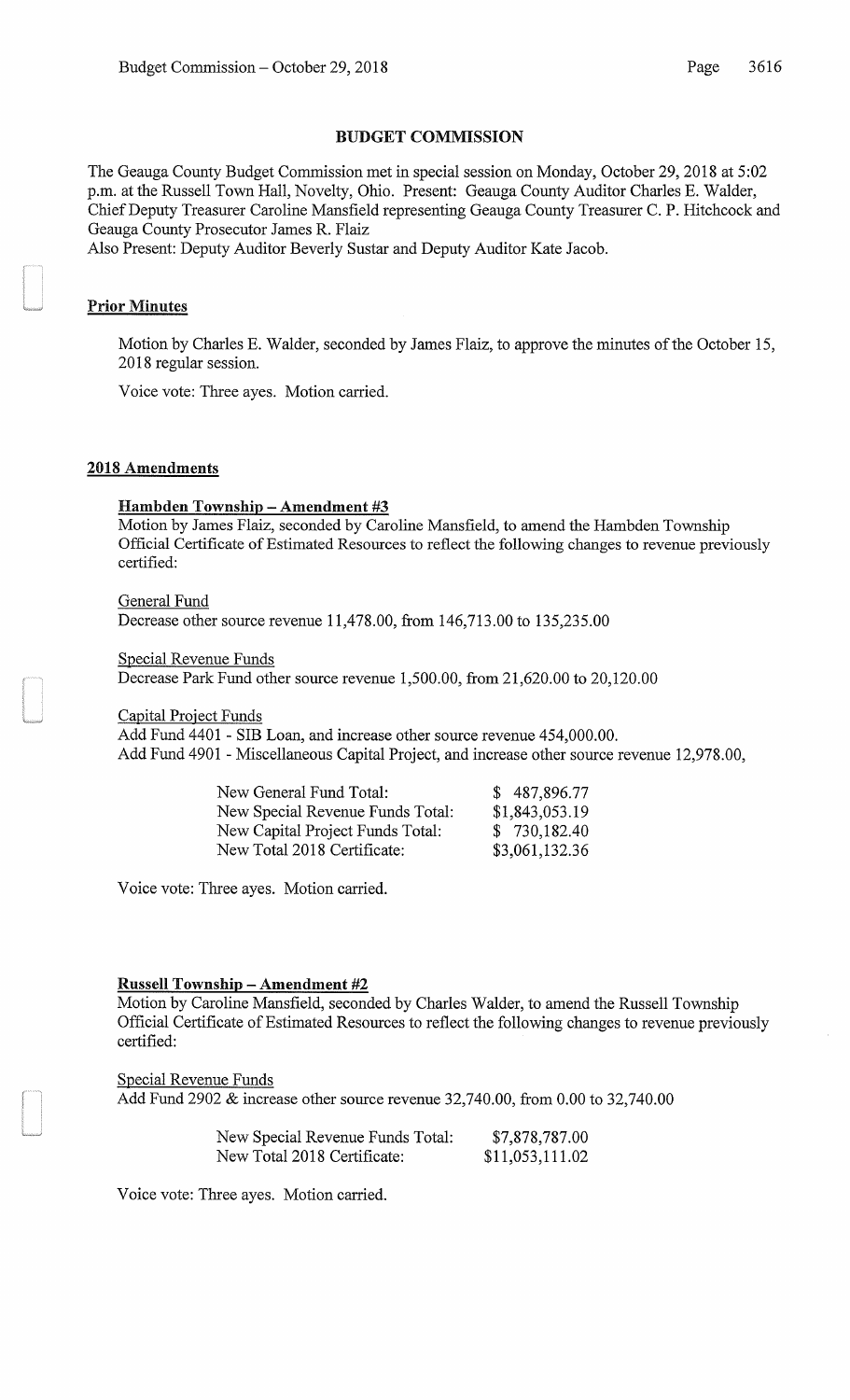# Geauga County- Amendment #14

Motion by Charles Walder, seconded by James Flaiz, to amend the Geauga County Official Certificate of Estimated Resources to reflect the following changes to revenue previously certified:

## Special Revenue Funds

Increase Transportation Administration Fund 2035 other source revenue 76,000.00, from 1,420,846 to 1,496,846.00

| New Special Revenue Funds Total: | \$87,523,611.56  |
|----------------------------------|------------------|
| New Total 2018 Certificate:      | \$155,422,692.35 |

Voice vote: Three ayes. Motion carried.

Mr. Walder addressed those in attendance. He explained that the Budget Commission has been deeply involved with the Russell Township 1545 Park District submission of their Budget. Mr. Walder has met several times with members of the 1545 Board. In the interest of bringing the rest of the Budget Commission up to speed, and to explain the process that has been going on, Mr. Walder created a Power Point presentation.

Mr. Walder explained that the park district has two funds, one P10 Fund for operating expenses and the other P40 is a voted levy fund for the acquisition of land. He explained that the operating funds were derived from inside millage which had been part of the allocated unvoted millage allocated to the township. After collection year 2014 the unvoted millage was reduce by the township until inside millage was eliminated in 2017.

Mr. Walder explained the calculation of revenue based on millage. He also explained how the allocation of inside versus outside millage should have been calculated.

Mr. Walder presented the 2019 Budget as submitted to the Budget Commission and pointed out multiple mathematical errors in submitted budget. Also presented were the allocation of inside and voted tax revenue, based on figures calculated by the Auditor's office. The submitted budget did not apply the correct method for allocating revenue to each of the funds. Because of the misallocation of revenue the beginning balances become suspect.

As a result the Budget Commission unanimously voted on August 14, 2018 to table the budget. They gave the park commission approximately two weeks to come back with better numbers. Mr. Walder met with board members on August 17, 2018 to assist in rectifying their budget numbers. Multiple spreadsheets and data sheets were presented to the park board.

A second meeting was held on August  $28<sup>th</sup>$ , to allow for the correction of budget numbers. A recommendation was made to hire an outside accounting firm to clean up their books. Unfortunately the Budget Commission has the requirement to complete budget hearings by September 1. Because the park board indicated that they would not be able to complete their work in less than two weeks, the Budget Commission voted to not approve the Park Budget for 2019.

Mr. Walder continued to correspond and meet personally with Scot Wayt, chair of the park board, to assist with the reconciliation of the actual revenue reporting, beginning balance correction and budget forecasting. After an official request of the accounting report was denied, the park board counsel demanded a meeting with the Auditor.

Questions were taken from the attendees.